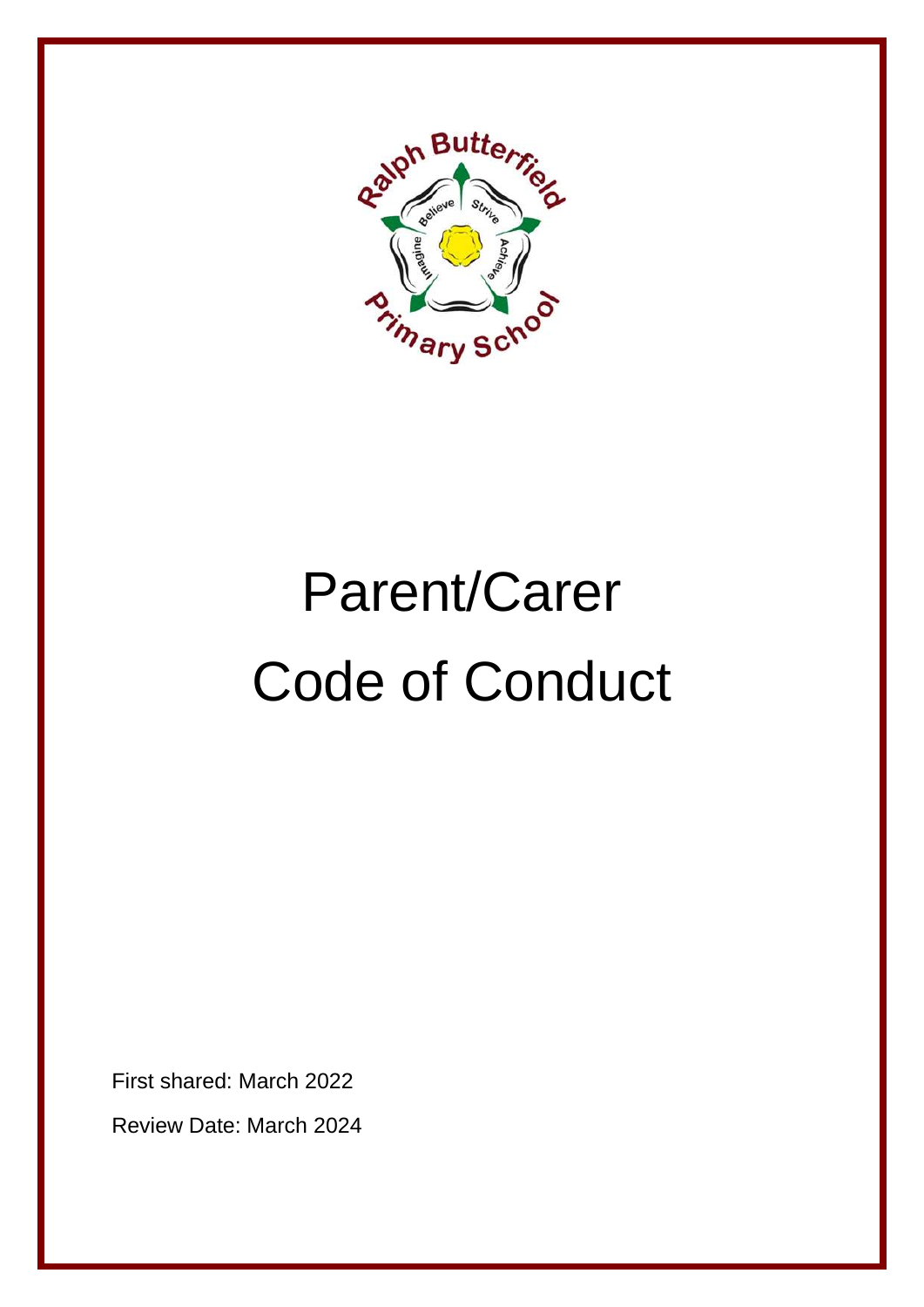## **Contents:**

#### **[Statement of intent](#page-2-0)**

- 1. **[Legal framework](#page-3-0)**
- 2. [Expectations](#page-3-1)
- 3. [Inappropriate conduct](#page-4-0)
- 4. [Managing inappropriate conduct](#page-5-0)
- 5. [Barring from the school premises](#page-6-0)
- 6. [Monitoring and review](#page-7-0)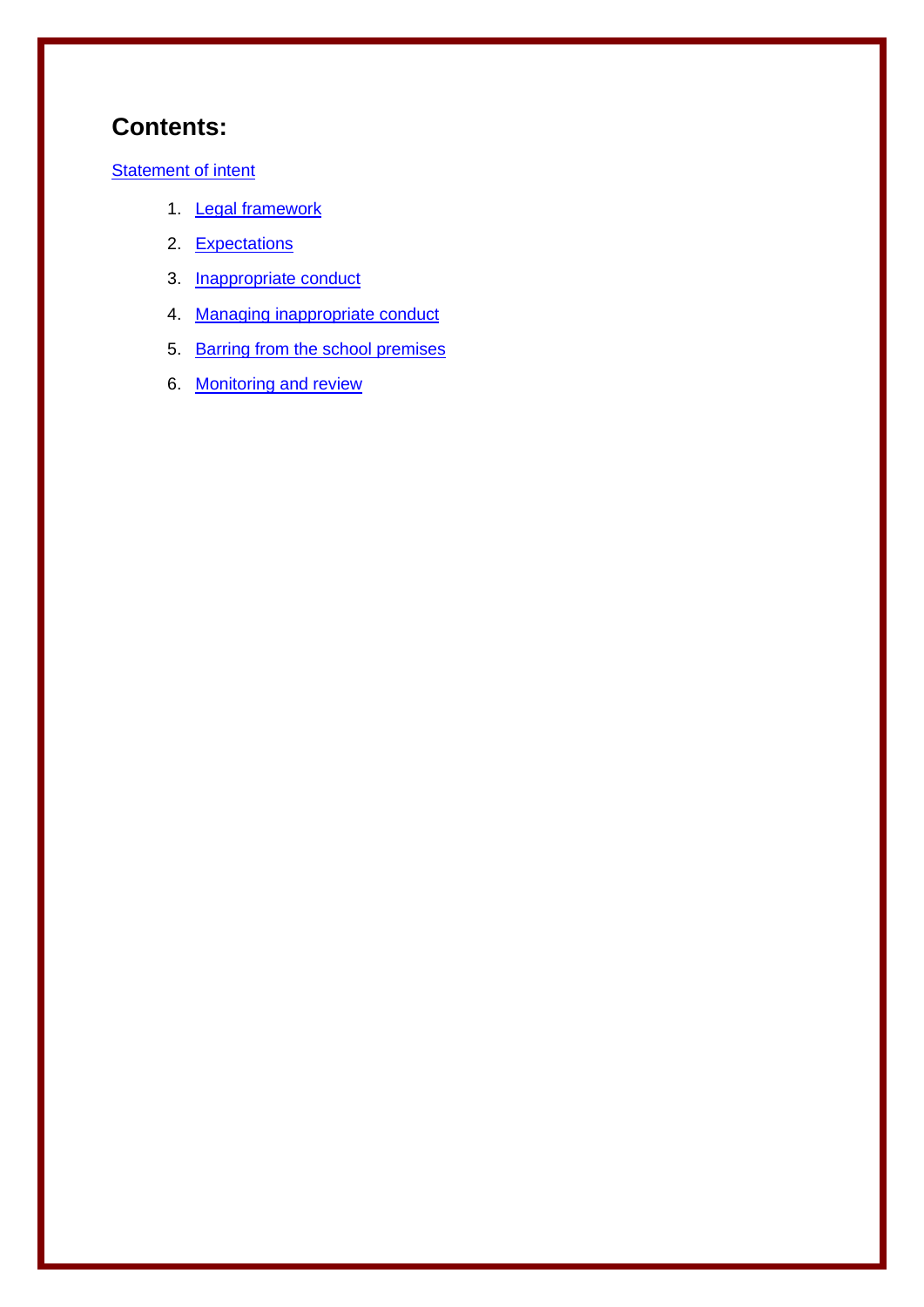### <span id="page-2-0"></span>**Statement of intent**

At Ralph Butterfield Primary School, we strive to build a strong relationship with parent/carers to help create an open culture of trust and support, alongside a stimulating learning environment that continues from school to home. This provides pupils with the opportunity to achieve to the best of their ability.

To create a welcoming and safe learning environment, the school implements a specifically designed set of rules regarding behaviour and conduct which parent/carers are expected to act in accordance with.

All staff members have the right to work without fear of violence or abuse or of being harassed. Therefore, physical attacks, threatening or harassing behaviour, and abusive or insulting language towards staff members, governors, visitors, pupils or other parent/carers, may result in individuals being removed and/or banned from the premises, or having their access to staff restricted.

This document outlines the manner in which parent/carers are expected to act whilst on the school premises, and in any communications with school, as well as detailing the type of conduct that will not be tolerated.

In sending a child to Ralph Butterfield Primary School, parents/carers are agreeing to adhere to the following code of conduct; this includes face to face, online and telephone interactions.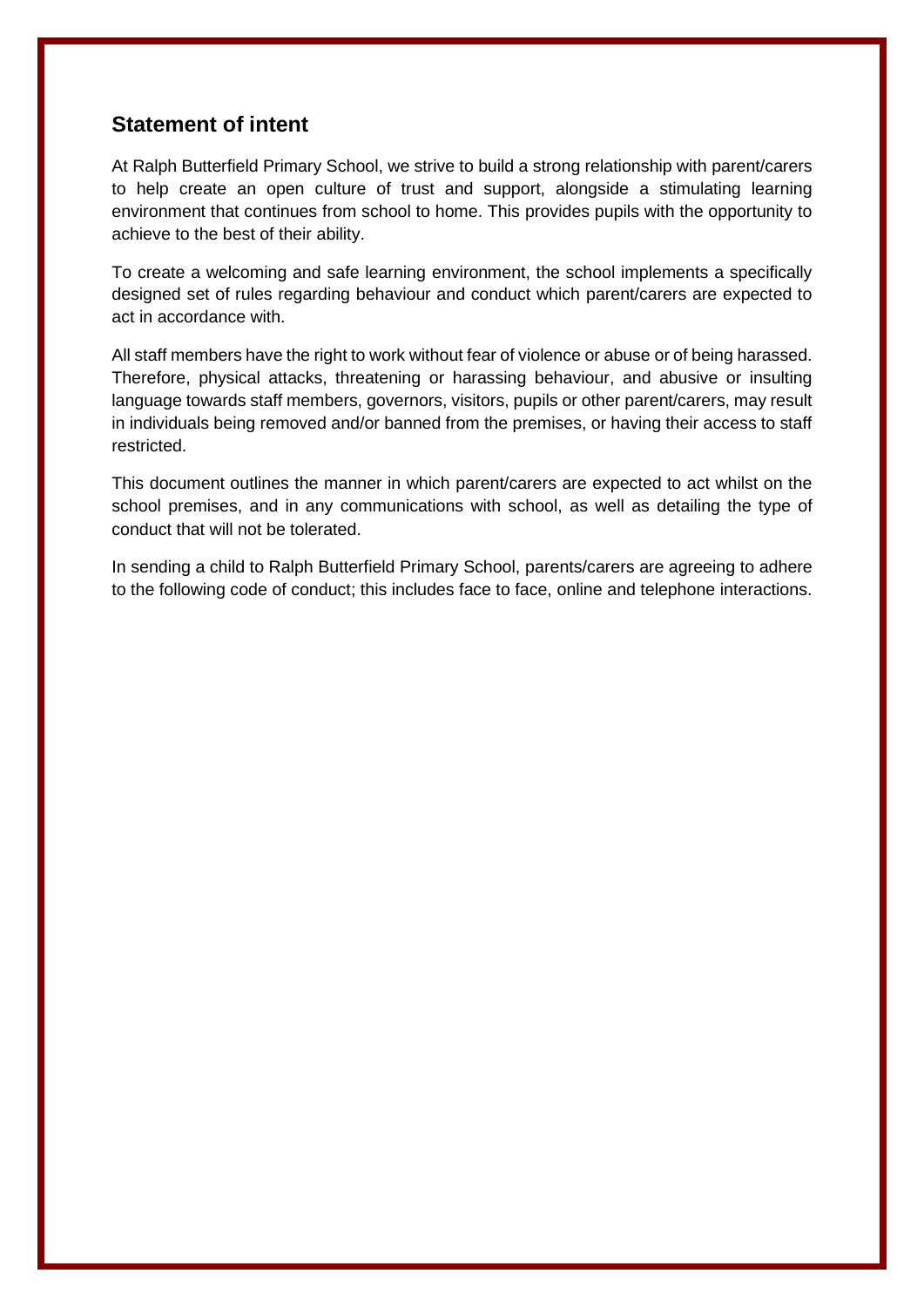## <span id="page-3-0"></span>**1. Legal framework**

This document has due regard to all relevant legislation including, but not limited to, the following:

- Education Act 2011
- Fducation Act 1996
- Children Act 2004

This document has due regard to statutory and best practice guidance, including, but not limited to, the following:

• DfE (2021) 'Keeping children safe in education DfE (2018) 'Controlling access to the school premises'

This document operates in conjunction with the following school policies:

- Complaints Procedures Policy
- Child Protection and Safeguarding Policy

## <span id="page-3-1"></span>**2. Expectations**

Our school expects parent/carers to:

- Act in accordance with this code of conduct at all times.
- Support and reflect the school's ethos and values through their conduct.
- Set a good example to pupils through their behaviour and the way they interact with staff, pupils and other adults.
- Work together with staff for the benefit of their child.
- Treat all staff members, pupils, other parent/carers, governors and any other individuals connected to the school equally and with dignity and respect.
- Work with staff members to resolve any issues of concern.
- Where appropriate, clarify their child's version of events with the school to bring about a peaceful solution to any issue.
- Support their child's behaviour appropriately, particularly on the school grounds where it could otherwise lead to conflict or aggressive or unsafe behaviour.
- Respect the school's property and environment by keeping it clean and tidy.
- Dress in an appropriate manner when on the school premises and attending school events.

#### **School policies and procedures**

Parent/carers are required to act in accordance with all relevant school policies and procedures at all times. Relevant policies can be viewed on the school website and/or Parent/carers can request copies of all relevant policies and procedures from the school office (free of charge).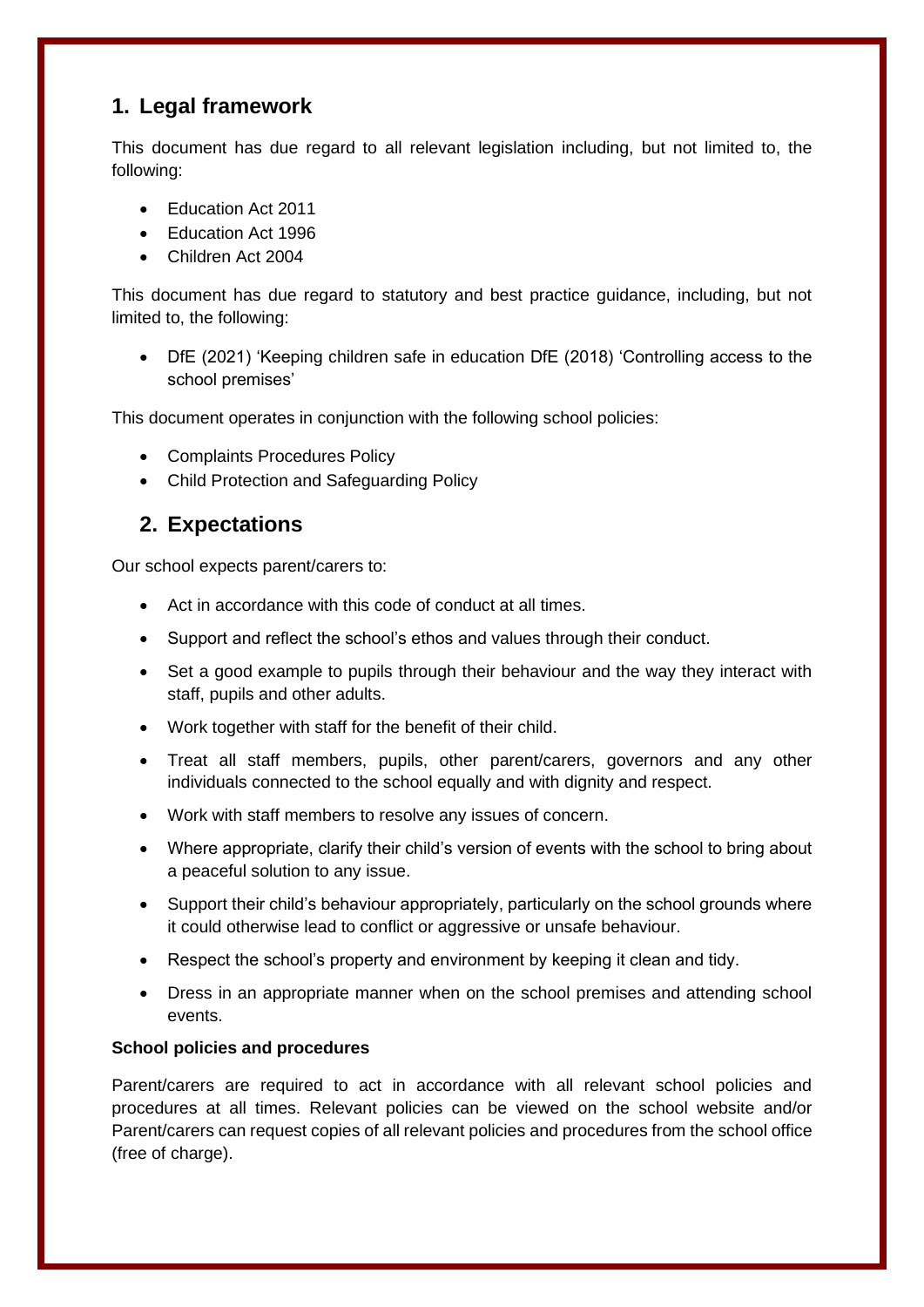## <span id="page-4-0"></span>**3. [Inappropriate conduct](file:///G:/Shared%20drives/RB%20SLT/Policies%20and%20Procedures/Policies/1.%20Approved/3.%09Inappropriate%20conduct)**

The school takes instances of inappropriate behaviour very seriously and will not tolerate any circumstances that may make staff members, pupils and other members of the school community feel threatened.

Parent/carer conduct that the school does not tolerate includes the following:

#### **Verbal**

- Using foul, abusive or offensive language
- Raising voices inappropriately at another individual
- Making racist or sexual comments
- Approaching another parent/carer or pupil to discuss or reprimand them because of an issue between pupils
- Persistently demanding/requesting a disproportionate amount of time from staff, including repeated conversations on the same subject with multiple staff members
- Psychologically harassing a staff member in a way that causes damage to their wellbeing, through verbal interactions

#### **Written**

- Sending staff aggressive emails or other communications
- Sending abusive or threatening messages, emails or other communications to any member of the school community
- Psychologically harassing a staff member, in a way that causes damage to their wellbeing, through repeated and frequent messages, emails or other communications
- Writing or posting abusive, offensive or defamatory comments about an individual or the school, including on social media
- Posting content on social media that is damaging to the school's reputation

#### **Physical**

- Using physical violence on the school premises or on a member of the school community, e.g. hitting, slapping, punching, kicking and pushing
- Using aggressive hand gestures, e.g. raising fists and fingers
- Physically intimidating an individual
- Partaking in unnecessary physical contact with an individual
- Breaching the school's security procedures
- Causing intentional damage to school property
- Trespassing on school property without prior permission or implied licence

#### **Other**

- Threatening any member of the school community in any way
- Discriminating against any member of the school community, including pupils, staff, governors and other parent/carers
- Bullying, harassment or intimidation, including physical, verbal and sexual abuse offline and online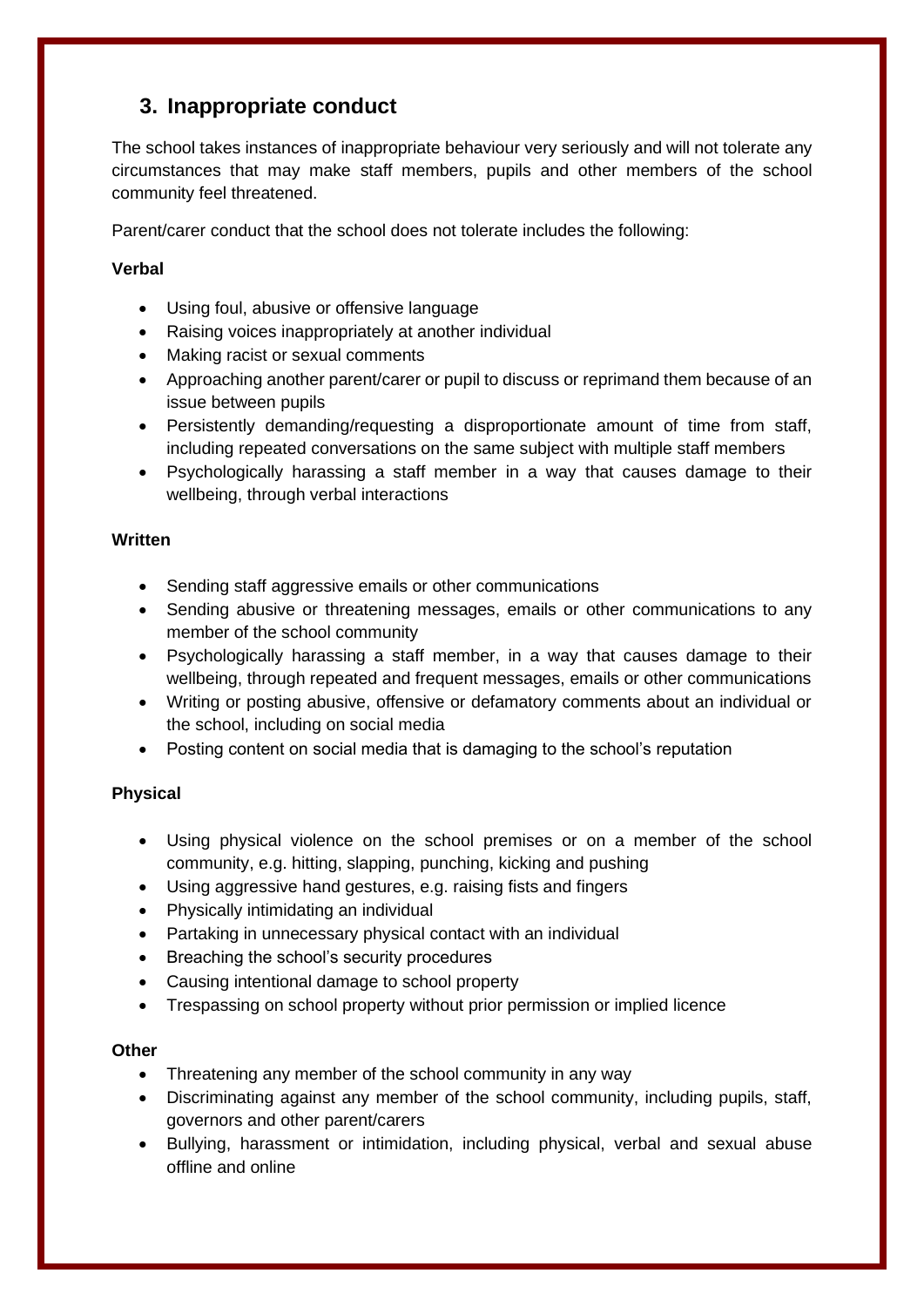- Psychologically harassing any member of the school community, either verbally or through demands made, including displaying vexatious behaviour which is humiliating for the individual and is damaging to their self-esteem
- Displaying disruptive or other inappropriate behaviour which interferes or threatens to interfere with any of the school's operations or activities
- Taking photographs or videos on the school premises without permission from the school (and any given permission for are not to be shared with others or posted on social media)
- Driving unsafely within the vicinity of the school
- Smoking on the school premises
- Taking illegal or harmful drugs while on the school premises
- Drinking alcohol on the school premises

## <span id="page-5-0"></span>**4. Managing inappropriate conduct**

If a parent/carer is conducting themselves inappropriately, a report will be made to the headteacher, or the most senior member of staff available in their absence, who will decide on the most appropriate course of action.

Parent/carers will raise concerns regarding another parent/carer's behaviour or conduct directly with their child's class teacher or senior member of staff and will not approach the parent/carer themselves.

Instances of parent/carers displaying inappropriate behaviour will be managed in a variety of ways, depending on the severity of the situation.

When a parent/carer has behaved inappropriately, they will be invited to a meeting by the headteacher to discuss their behaviour and to attempt to resolve the issue. Where this initial meeting is not sufficient to resolve the issue, the headteacher, in collaboration with other staff and relevant agencies, will consider what further action may be required. This action, depending on the situation, could include the following:

- Restricting, or placing conditions on, the parent/carer's channels of, and/or frequency of, communication to the school
- Reporting content the parent/carer has posted online to the website's admin
- Barring the parent/carer from the school premises
- Contacting the police
- Seeking legal redress through the courts
- Referring the case to children's social care, where the behaviour indicates that the parent/carer poses a risk to children

Any child protection and safeguarding concerns will be addressed in accordance with the school's Child Protection and Safeguarding Policy.

The school reserves the right to escort anyone off the premises who is displaying aggressive or disruptive behaviour. The police may be contacted to provide advice on managing an incident or to assist in the removal of an individual from the premises, where necessary.

The police will be contacted where a parent/carer is being violent or has committed assault, or where the event has caused harm to an individual.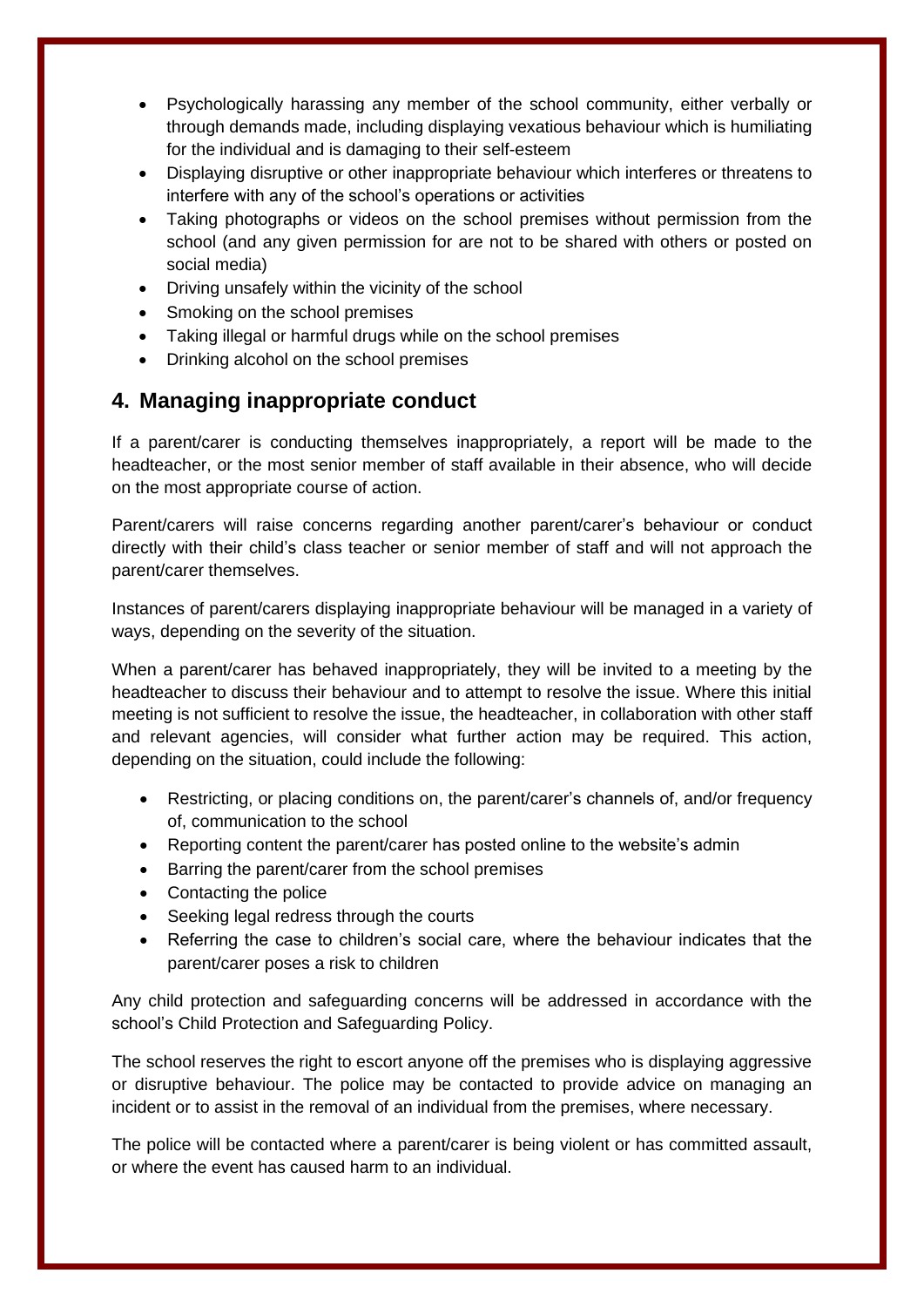If a parent/carer has been previously barred from the premises, or has exceeded their implied access to the premises and is causing a disturbance, the police will be contacted to remove the individual from the premises.

If concerns are raised in relation to a parent/carer's appearance or dress, personal factors will be taken into consideration, on a case-by-case basis, when addressing the concern.

If a parent/carer persistently displays unacceptable and inappropriate behaviour, this may result in them being barred from the school premises, in line with [section 5](#page-6-0) of this policy.

## <span id="page-6-0"></span>**5. Barring from the school premises**

The school has the right to bar a parent/carer from the premises to keep the school community safe from emotional distress and/or physical harm. If a parent/carer is displaying inappropriate or concerning behaviour, they will be asked to leave the school premises. Behaviour that could result in a parent/carer being asked to leave the premises includes aggressive, abusive or insulting behaviour or language that is a risk to staff or pupils, or behaviour that is making staff or pupils feel threatened.

If a parent/carer persistently or consistently behaves inappropriately on the school site, or there is a one-off incident of extremely inappropriate behaviour, the school reserves the right to bar this individual from the school site.

The school will either:

- Bar the parent/carer temporarily, until the parent/carer has had the opportunity to formally present their side.
- Inform the parent/carer that they intend to bar them and invite them to present their side.

The headteacher will send a letter to the parent/carer, informing them of the following information:

- Why they have been temporarily barred or face a bar
- The nature of the bar, i.e. if they are temporarily barred pending their representation or if they must present their side before the decision to bar can be made
- That they have the right to formally express their views on the decision to bar in writing to the chair of governors within 10 working days

The headteacher's decision to bar the parent/carer will be reviewed by the chair of governors.

The chair of governors will take account of any representations made by the parent/carer and decide whether to confirm or lift the bar. The parent/carer will be notified in writing of the decision to uphold or lift the bar.

If the decision is confirmed, the parent/carer will be notified in writing, explaining:

- How long the bar will be in place.
- When the decision will be reviewed.

Decisions to bar will be reviewed at the end of the agreed timescale, in line with the process outlined above. Following a review, the bar may be lifted or, if there are grounds for continued concern regarding the parent/carer's conduct, it may be extended.